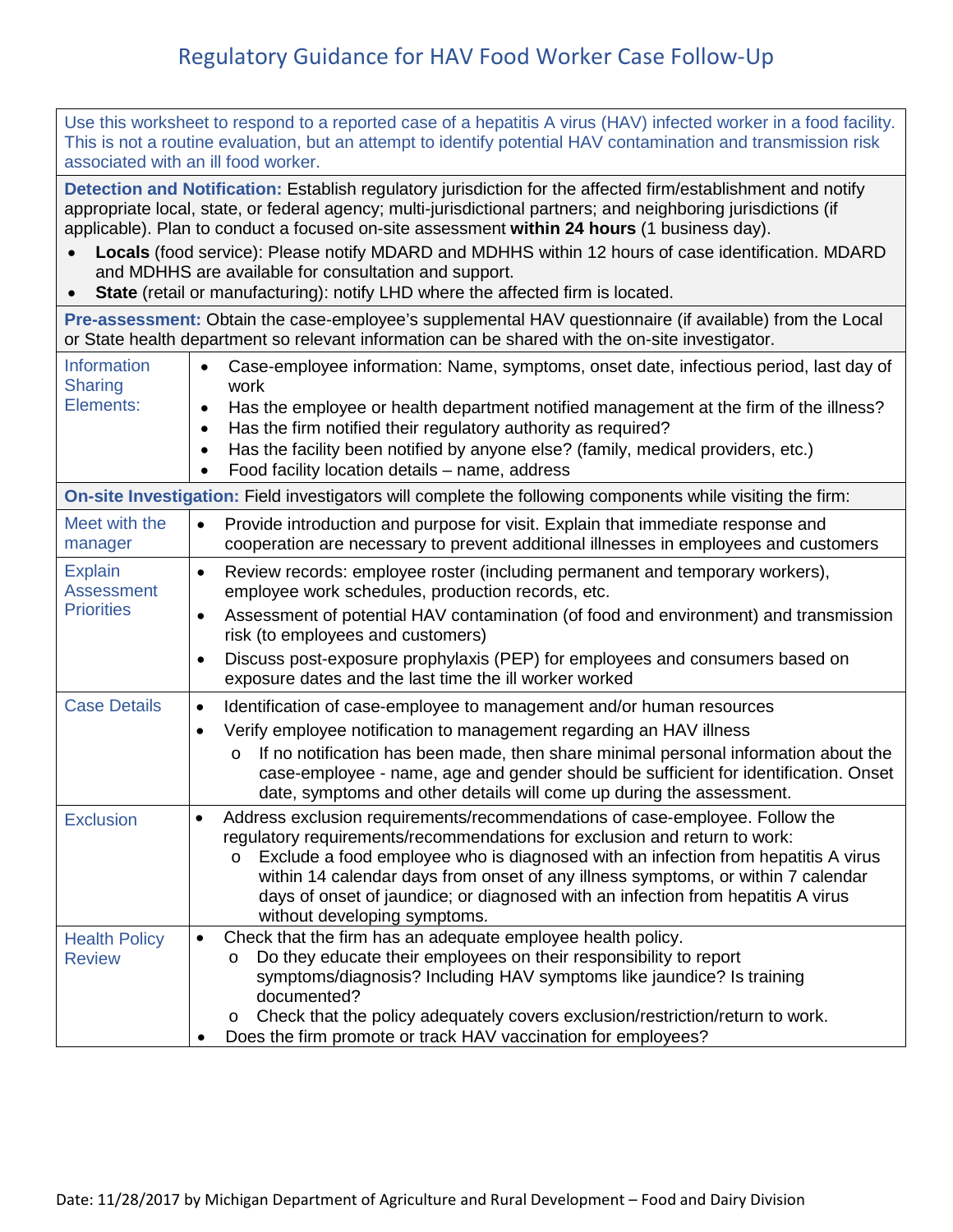## Regulatory Guidance for HAV Food Worker Case Follow-Up

| <b>Facility</b><br><b>Assessment</b>   | Facility type (e.g., food service, retail, manufacturing, warehouse)<br>$\bullet$<br>Products/foods typically prepared/handled; activities and operations<br>Note foods, practices, and processes that pose high risk potential for HAV<br>O<br>contamination and transmission (e.g. bare hand contact, RTE, no kill step)<br>Days of operation and daily shifts at firms (including hours)<br>Cleanup procedures and schedules; disinfectants/sanitizers used after vomit/diarrheal<br>accidents; describe mixture concentrations<br>Describe employee / common areas<br>Employee break area? Separate employee and customer restrooms?<br>$\circ$                                                                                                                                                                                                                                                                                                                                                                                                                                                                                                                                                                                                                                                                                                                                                                                                                                                                                                                                                                                                                                                                                                                                                                                                                                                                                                                                                                                                                                     |
|----------------------------------------|-----------------------------------------------------------------------------------------------------------------------------------------------------------------------------------------------------------------------------------------------------------------------------------------------------------------------------------------------------------------------------------------------------------------------------------------------------------------------------------------------------------------------------------------------------------------------------------------------------------------------------------------------------------------------------------------------------------------------------------------------------------------------------------------------------------------------------------------------------------------------------------------------------------------------------------------------------------------------------------------------------------------------------------------------------------------------------------------------------------------------------------------------------------------------------------------------------------------------------------------------------------------------------------------------------------------------------------------------------------------------------------------------------------------------------------------------------------------------------------------------------------------------------------------------------------------------------------------------------------------------------------------------------------------------------------------------------------------------------------------------------------------------------------------------------------------------------------------------------------------------------------------------------------------------------------------------------------------------------------------------------------------------------------------------------------------------------------------|
| Case-<br>employee<br><b>Assessment</b> | Case-employee symptoms and reporting<br>$\bullet$<br>Was the case-employee ever ill/symptomatic at work?<br>$\circ$<br>If so, what symptoms were reported and when?<br>$\circ$<br>Date case-employee reported symptom/illness and diagnosis to management<br>$\circ$<br>Reported date of case-employee symptom onset (especially jaundice)?<br>$\circ$<br>Verify last date case-employee worked<br>Does the case-employee have any close contacts among other employees at the firm<br>(e.g. roommates, dating, close friends, family member, social events, etc.)?<br>Provide a thorough description of case-employee duties and work location in facility<br>What kind of food(s) did case-employee handle/prepare during infectious period?<br>$\circ$<br>Is food prepared or handled by case-employee on one shift carried to the next<br>$\circ$<br>shift or to the next day? Any infrequent or large-batch food handling tasks?<br>Note: Observation of similar employee or demonstration by others may be helpful<br>$\circ$<br>Note: Tasks performed by the case-employee during his/her infectious period<br>$\circ$<br>which may have differed from normal job duties<br>Assess activities impacted by case-employee (e.g. retail, dine-in, take-out, catering, bar,<br>manufacturing, packaging)<br>Verify meals/foods prepared or handled by case-employee during infectious period<br>Determine case-employee compliance with food safety and hygienic practices to help<br>determine risk<br>Did the employee wear gloves, practice proper handwashing, proper outer<br>$\circ$<br>garments, etc.? May need to speak with other employees if manager is unsure or<br>unable to provide information.<br>Did other workers eat food prepared or handled by the case-employee (brought from<br>home or prepared in facility)? If so, what foods, when, and with whom shared? Ask<br>about potlucks, holiday parties, birthday celebrations, etc.<br>Does the case-employee work at any other food establishments? Check with<br>$\bullet$<br>management and other employees. |
| <b>Record</b><br><b>Collection</b>     | Collect and review case-employee schedule for 14-30 days preceding last day of work<br>$\bullet$<br>(at least two weeks prior to and including symptom onset date)<br>Distribution list for foods handled by employee that may be in commerce<br>$\bullet$<br>Employee list (including temporary workers): name, date of birth, contact information<br>$\bullet$<br>Review employee illness records for other employees with HAV symptoms<br>$\bullet$                                                                                                                                                                                                                                                                                                                                                                                                                                                                                                                                                                                                                                                                                                                                                                                                                                                                                                                                                                                                                                                                                                                                                                                                                                                                                                                                                                                                                                                                                                                                                                                                                                  |
| <b>Education</b>                       | Provide and discuss MDARD guidance documents for food handlers and managers<br>٠<br>Provide and discuss MDHHS/MDARD disinfection guidance<br>$\bullet$<br>Resources at www.michigan.gov/foodsafety and www.michigan.gov/hepatitisAoutbreak<br>$\bullet$                                                                                                                                                                                                                                                                                                                                                                                                                                                                                                                                                                                                                                                                                                                                                                                                                                                                                                                                                                                                                                                                                                                                                                                                                                                                                                                                                                                                                                                                                                                                                                                                                                                                                                                                                                                                                                 |
| Post-Exposure<br>Prophylaxis<br>(PEP)  | PEP for other workers at the firm is recommended<br>$\bullet$<br>Need for PEP to consumers and public notification will be decided in conjunction with<br>$\bullet$<br>public health nursing and epidemiology partners following the assessment, MDARD,<br>MDHHS and LHDs should be consulted, and notified in advance of any public<br>notification. The firm can expect to work with the LHD, MDARD and/or MDHHS on public<br>information.                                                                                                                                                                                                                                                                                                                                                                                                                                                                                                                                                                                                                                                                                                                                                                                                                                                                                                                                                                                                                                                                                                                                                                                                                                                                                                                                                                                                                                                                                                                                                                                                                                            |